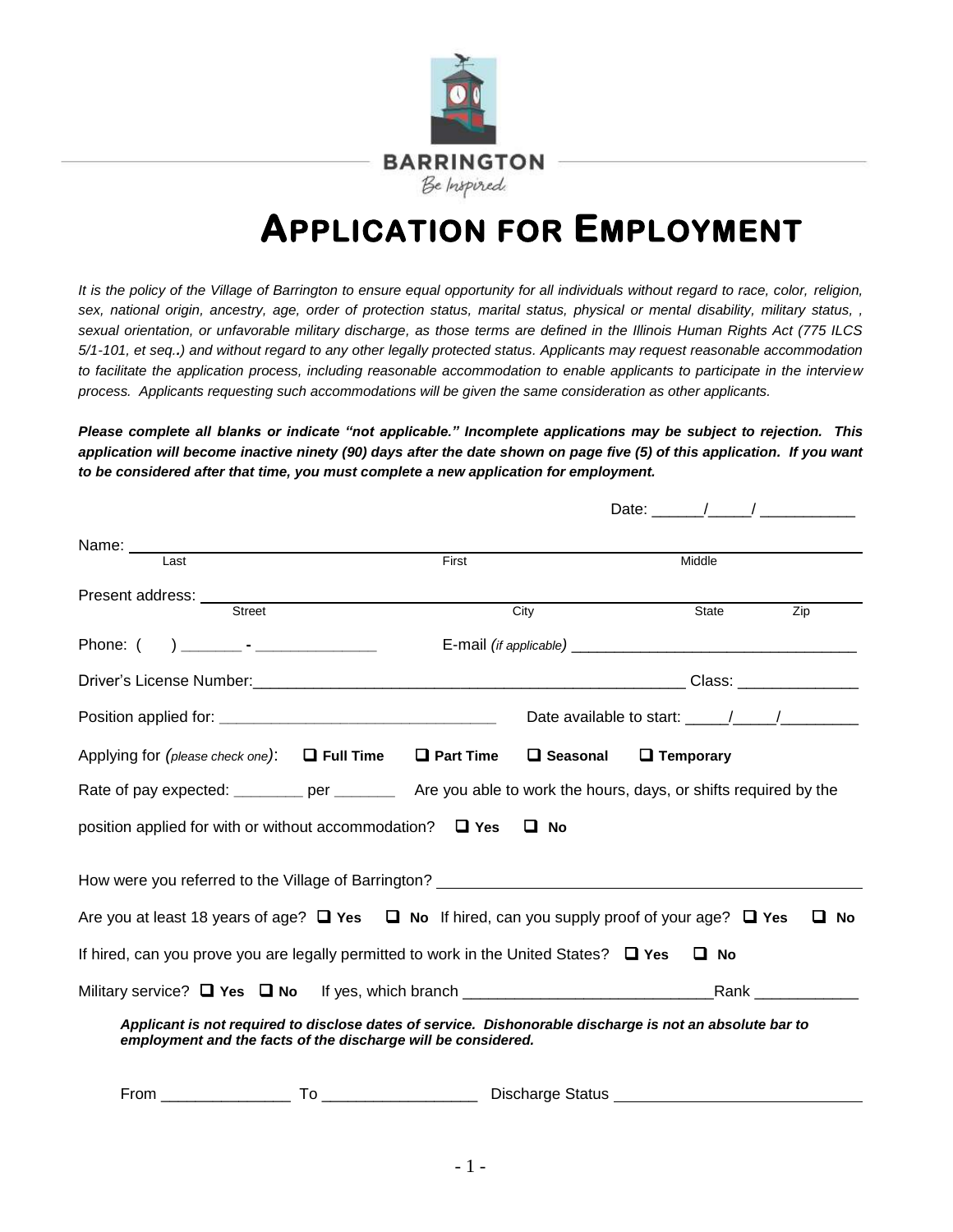| Have you filed an application for employment with the Village before? $\Box$ Yes $\Box$ No                                                                                                                                                                                                                                                                                                                                                                                                                                                                                                                                                |                      |                                   |                                  |  |  |
|-------------------------------------------------------------------------------------------------------------------------------------------------------------------------------------------------------------------------------------------------------------------------------------------------------------------------------------------------------------------------------------------------------------------------------------------------------------------------------------------------------------------------------------------------------------------------------------------------------------------------------------------|----------------------|-----------------------------------|----------------------------------|--|--|
|                                                                                                                                                                                                                                                                                                                                                                                                                                                                                                                                                                                                                                           |                      |                                   |                                  |  |  |
| Were you previously employed by the Village of Barrington? $\Box$ Yes $\Box$ No                                                                                                                                                                                                                                                                                                                                                                                                                                                                                                                                                           |                      |                                   |                                  |  |  |
| Do you have any relatives working for the Village as an employee or serving the Village as a public official?                                                                                                                                                                                                                                                                                                                                                                                                                                                                                                                             |                      |                                   |                                  |  |  |
|                                                                                                                                                                                                                                                                                                                                                                                                                                                                                                                                                                                                                                           |                      |                                   |                                  |  |  |
| Please note that a "relative" is defined in this context as those people related to the applicant as father,<br>mother, son, daughter, brother, sister, uncle, great uncle, aunt, great aunt, first cousin, nephew, niece,<br>husband, wife, spouse, grandfather, grandmother, grandson, granddaughter, father-in-law, mother-in-law, son-<br>in-law, daughter-in-law, brother-in-law, sister-in-law, stepfather, stepmother, stepson, stepdaughter,<br>stepbrother, stepsister, half brother, half sister, and including the father, mother, grandfather, or grandmother<br>of applicant's spouse and the applicant's fiancé or fiancée. |                      |                                   |                                  |  |  |
| Have you been convicted of any felony or misdemeanor? $\Box$ Yes $\Box$ No                                                                                                                                                                                                                                                                                                                                                                                                                                                                                                                                                                |                      |                                   |                                  |  |  |
|                                                                                                                                                                                                                                                                                                                                                                                                                                                                                                                                                                                                                                           |                      |                                   |                                  |  |  |
| Conviction of a violation of the law is not an automatic bar to employment. Each case is considered<br>on its own merit. Applicant is not obligated to disclose expunged juvenile records of arrest(s) or<br>adjudication(s). Unless applicant is applying for a position within the Village of Barrington Police Department,<br>applicant is not obligated to disclose sealed or expunged records of arrest(s) or conviction(s) when applicant<br>was considered an adult.                                                                                                                                                               |                      |                                   |                                  |  |  |
| If you are applying for a position within the Village of Barrington Police Department, have you ever been arrested                                                                                                                                                                                                                                                                                                                                                                                                                                                                                                                        |                      |                                   |                                  |  |  |
| for any violation of the law other than a minor traffic violation?                                                                                                                                                                                                                                                                                                                                                                                                                                                                                                                                                                        |                      | $\Box$ Yes $\Box$ No              |                                  |  |  |
|                                                                                                                                                                                                                                                                                                                                                                                                                                                                                                                                                                                                                                           |                      |                                   |                                  |  |  |
| Have you been discharged from a job for making threats, fighting, or other incidents involving violence or the<br>threat of violence?<br>$\Box$ Yes $\Box$ No If yes, please explain:                                                                                                                                                                                                                                                                                                                                                                                                                                                     |                      |                                   |                                  |  |  |
| <b>EDUCATION</b>                                                                                                                                                                                                                                                                                                                                                                                                                                                                                                                                                                                                                          |                      |                                   |                                  |  |  |
| Circle highest grade completed                                                                                                                                                                                                                                                                                                                                                                                                                                                                                                                                                                                                            | <b>High School</b>   | College                           | Post-Graduate                    |  |  |
|                                                                                                                                                                                                                                                                                                                                                                                                                                                                                                                                                                                                                                           | 9 10 11 12           | 13 14 15 16<br>$\mathbf{1}$       | 2 MA PhD                         |  |  |
| Name & location of high school; trade or<br>business schools; or colleges attended                                                                                                                                                                                                                                                                                                                                                                                                                                                                                                                                                        | Did you<br>graduate? | Degrees/<br>certifications earned | <b>Courses/areas</b><br>of study |  |  |

| business schools; or colleges attended | --- --<br>graduate?  | --------<br>certifications earned | of study |
|----------------------------------------|----------------------|-----------------------------------|----------|
|                                        | $\Box$ Yes $\Box$ No |                                   |          |
|                                        | $\Box$ Yes $\Box$ No |                                   |          |
|                                        | $\Box$ Yes $\Box$ No |                                   |          |
|                                        | $\Box$ Yes $\Box$ No |                                   |          |
|                                        |                      |                                   |          |
|                                        |                      |                                   |          |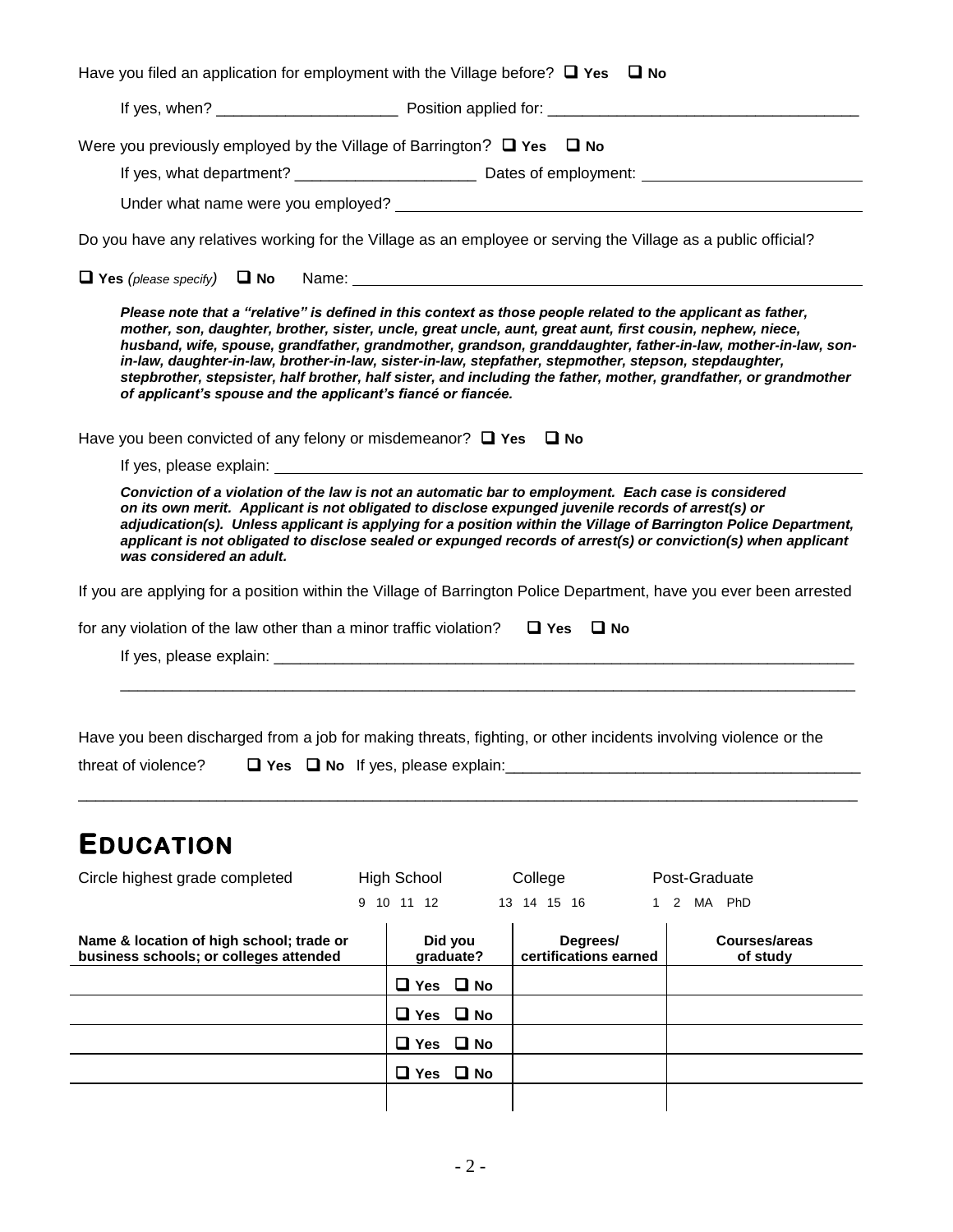## **EMPLOYMENT INFORMATION**

*Work History—Start with your present or last job and work back, using additional sheets if necessary. (Resume will not substitute for completion of this portion of the application.)* 

| 1) |                                                                                                                                                                                                                                      |                                                                                                       |      |  |
|----|--------------------------------------------------------------------------------------------------------------------------------------------------------------------------------------------------------------------------------------|-------------------------------------------------------------------------------------------------------|------|--|
|    |                                                                                                                                                                                                                                      |                                                                                                       |      |  |
|    | Supervisor's name experience and the state of the state of the state of the state of the state of the state of                                                                                                                       |                                                                                                       |      |  |
|    |                                                                                                                                                                                                                                      |                                                                                                       |      |  |
|    |                                                                                                                                                                                                                                      |                                                                                                       |      |  |
|    |                                                                                                                                                                                                                                      |                                                                                                       |      |  |
|    |                                                                                                                                                                                                                                      |                                                                                                       |      |  |
|    |                                                                                                                                                                                                                                      |                                                                                                       |      |  |
|    |                                                                                                                                                                                                                                      |                                                                                                       |      |  |
|    |                                                                                                                                                                                                                                      |                                                                                                       |      |  |
|    |                                                                                                                                                                                                                                      |                                                                                                       |      |  |
|    | Is the Village of Barrington authorized by you to contact this employer? $\Box$ Yes $\Box$ No                                                                                                                                        |                                                                                                       |      |  |
|    |                                                                                                                                                                                                                                      |                                                                                                       |      |  |
| 2) |                                                                                                                                                                                                                                      |                                                                                                       |      |  |
|    |                                                                                                                                                                                                                                      |                                                                                                       |      |  |
|    | Supervisor's name experience and the set of the set of the set of the set of the set of the set of the set of the set of the set of the set of the set of the set of the set of the set of the set of the set of the set of th       |                                                                                                       |      |  |
|    |                                                                                                                                                                                                                                      |                                                                                                       |      |  |
|    |                                                                                                                                                                                                                                      |                                                                                                       |      |  |
|    |                                                                                                                                                                                                                                      |                                                                                                       |      |  |
|    |                                                                                                                                                                                                                                      |                                                                                                       |      |  |
|    |                                                                                                                                                                                                                                      |                                                                                                       |      |  |
|    |                                                                                                                                                                                                                                      |                                                                                                       |      |  |
|    |                                                                                                                                                                                                                                      |                                                                                                       |      |  |
|    |                                                                                                                                                                                                                                      |                                                                                                       |      |  |
|    | Is the Village of Barrington authorized by you to contact this employer? $\Box$ Yes $\Box$ No                                                                                                                                        |                                                                                                       |      |  |
|    | 3) Employer <u>example and the contract of the contract of the contract of the contract of the contract of the contract of the contract of the contract of the contract of the contract of the contract of the contract of the c</u> |                                                                                                       |      |  |
|    |                                                                                                                                                                                                                                      |                                                                                                       |      |  |
|    | Supervisor's name experience of the state of the state of the state of the state of the state of the state of the state of the state of the state of the state of the state of the state of the state of the state of the stat       |                                                                                                       |      |  |
|    |                                                                                                                                                                                                                                      |                                                                                                       |      |  |
|    |                                                                                                                                                                                                                                      |                                                                                                       |      |  |
|    |                                                                                                                                                                                                                                      |                                                                                                       |      |  |
|    |                                                                                                                                                                                                                                      |                                                                                                       |      |  |
|    |                                                                                                                                                                                                                                      |                                                                                                       |      |  |
|    | <b>From Contract Contract Contract Contract Contract Contract Contract Contract Contract Contract Contract Contract Contract Contract Contract Contract Contract Contract Contract Contract Contract Contract Contract Contrac</b>   |                                                                                                       |      |  |
|    | vear<br>month                                                                                                                                                                                                                        | month                                                                                                 | year |  |
|    | Reason for leaving the state of the state of the state of the state of the state of the state of the state of the state of the state of the state of the state of the state of the state of the state of the state of the stat       |                                                                                                       |      |  |
|    | $\sim$ 4k $\sim$ 3.700 $\sim$ $\sim$                                                                                                                                                                                                 | of Domination put boding it because to position this produce $\Omega$ $\mathbb{R}$ M. $\mathbb{R}$ M. |      |  |
|    |                                                                                                                                                                                                                                      |                                                                                                       |      |  |

**Is the Village of Barrington authorized by you to contact this employer? □ Yes □ No**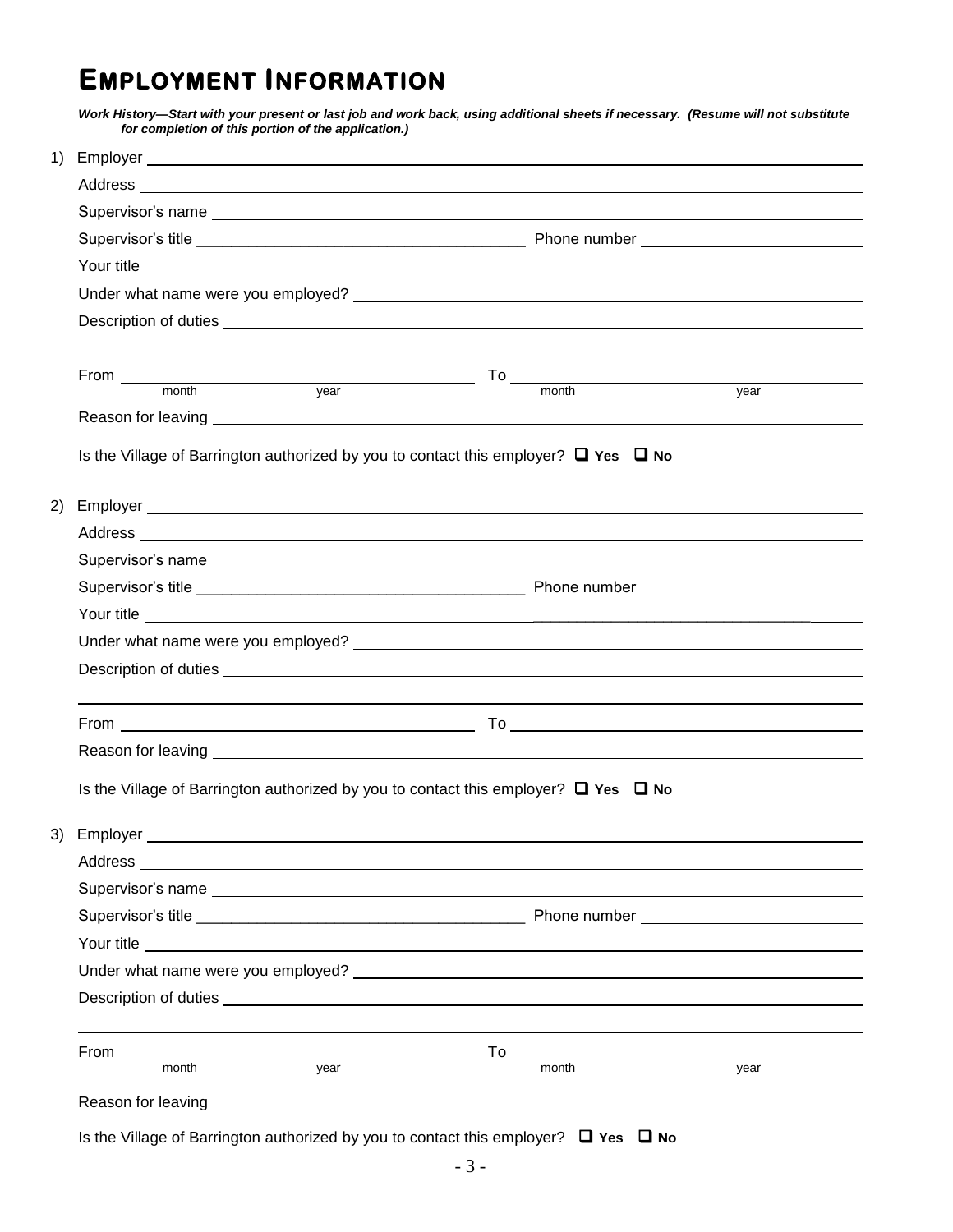|  | Your title |  |                                                                                                                                                                                                                                                                                                                          |      |  |  |
|--|------------|--|--------------------------------------------------------------------------------------------------------------------------------------------------------------------------------------------------------------------------------------------------------------------------------------------------------------------------|------|--|--|
|  |            |  |                                                                                                                                                                                                                                                                                                                          |      |  |  |
|  |            |  |                                                                                                                                                                                                                                                                                                                          |      |  |  |
|  |            |  |                                                                                                                                                                                                                                                                                                                          |      |  |  |
|  |            |  |                                                                                                                                                                                                                                                                                                                          |      |  |  |
|  |            |  |                                                                                                                                                                                                                                                                                                                          | vear |  |  |
|  |            |  |                                                                                                                                                                                                                                                                                                                          |      |  |  |
|  |            |  | Is the Village of Barrington authorized by you to contact this employer? $\Box$ Yes $\Box$ No<br>Please use the space below to summarize any special qualifications, training or experience that you have, and<br>feel should be considered in reviewing your application, or account for any gaps in your work history. |      |  |  |
|  |            |  |                                                                                                                                                                                                                                                                                                                          |      |  |  |
|  |            |  |                                                                                                                                                                                                                                                                                                                          |      |  |  |
|  |            |  |                                                                                                                                                                                                                                                                                                                          |      |  |  |
|  |            |  |                                                                                                                                                                                                                                                                                                                          |      |  |  |

Can you perform the essential functions of the job with or without a reasonable accommodation? □ Yes □ No

| <b>REFERENCES</b> |         |         |              |  |  |  |
|-------------------|---------|---------|--------------|--|--|--|
| Name              | Address | Phone # | Relationship |  |  |  |
|                   |         |         |              |  |  |  |
|                   |         |         |              |  |  |  |
|                   |         |         |              |  |  |  |
|                   |         |         |              |  |  |  |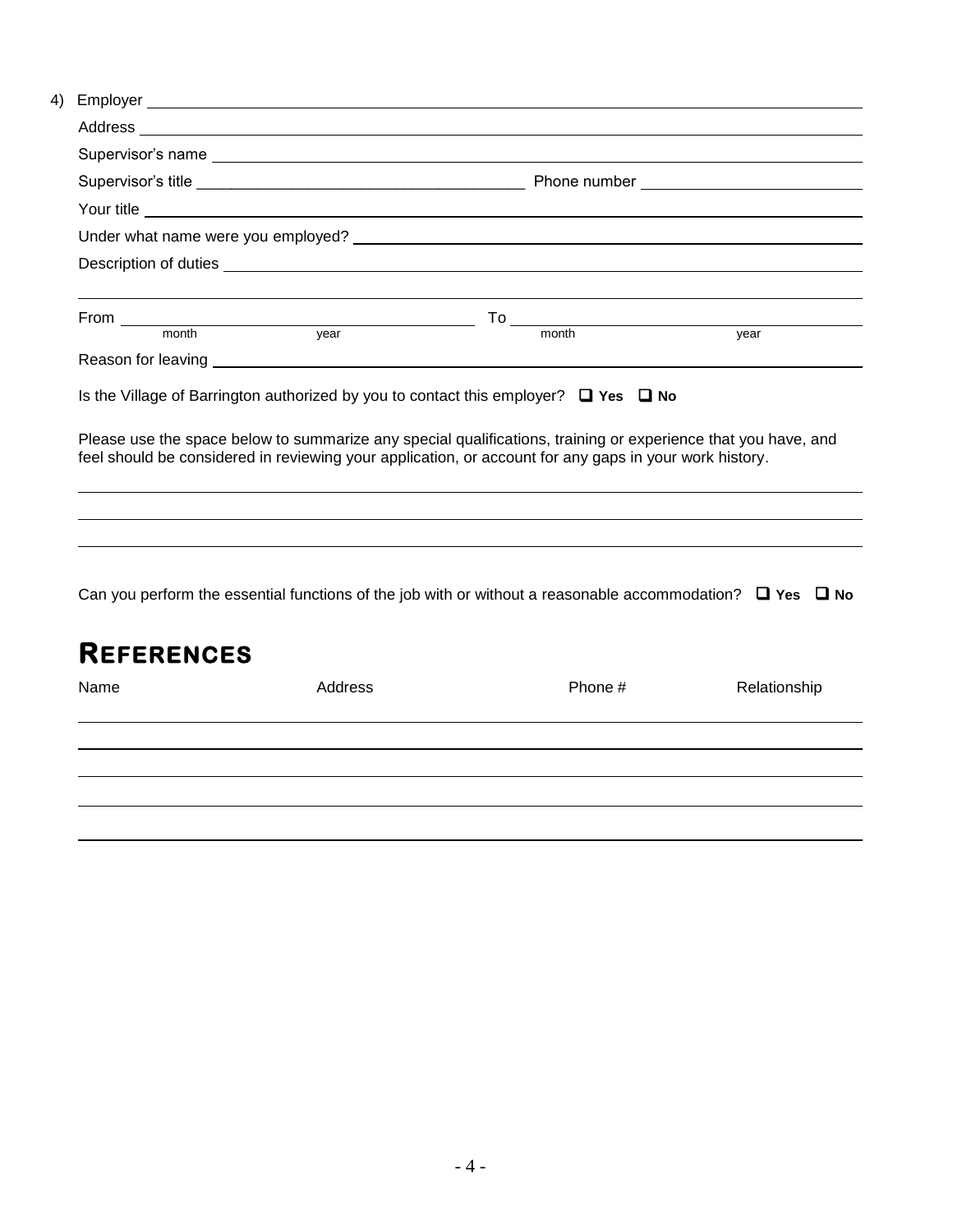## **ACKNOWLEDGEMENT**

#### *Please read carefully.*

I certify that all the information submitted by me on this application is true and complete, and I understand that if any false information, omissions or misrepresentations are discovered, my application may be rejected and, if I am employed, my employment may be terminated.

I understand that if the Village of Barrington hires me, my employment will be at-will, meaning that either I or the Village of Barrington can terminate it at any time for any reason.

I authorize the Village of Barrington to make inquiries to my character, employment record and other matters to verify my suitability for employment and release the Village of Barrington and any individuals it contacts from any claims arising from making or responding to such inquiries. I further understand that such inquiries will include checking police records for convictions. I understand that I may request reasonable accommodations, if needed, due to disability, in order to participate in the overall application process.

This application does not constitute an agreement or contract for employment for any specified period or definite duration. I understand that no supervisor or representative of the employer is authorized to make any assurances to the contrary and that no implied, oral or written agreements contrary to the foregoing express language are valid.

If I receive a conditional offer of employment from the Village, I agree to submit to a pre-employment physical exam, physical testing and/or drug screen(s) if required by the Village of Barrington and understand that any offer of employment is conditional and contingent upon successfully passing the drug screen test(s) and based upon the results of any physical testing and physical exam required by the Village, indicating that I can perform the essential functions of the position I have applied for with or without reasonable accommodation,

If hired, I agree to comply with all current and future rules, regulations, and employment policies of the Village of Barrington and understand that all rules, regulations, and policies relating to conditions of employment are subject to modification by the Village without notice.

I understand that this application is active for ninety (90) days from the date set forth below and that if I want to be considered after that time, I must complete a new application for employment.

I have read and acknowledge the attached "Statement of Purpose for Collection of Social Security Numbers."

### Signed **Signed** Date **\_\_\_\_\_\_\_**/ **\_\_\_\_\_\_\_**/ **\_\_\_\_\_\_\_\_\_\_\_\_\_\_\_**

**The Village of Barrington is an equal opportunity employer and any complaints of discrimination will be investigated thoroughly and in a confidential manner.** 

Return completed form to: Village of Barrington

Barrington, IL 60010 Attn. Human Resources 200 S. Hough Street

IDENTITY PROTECTION